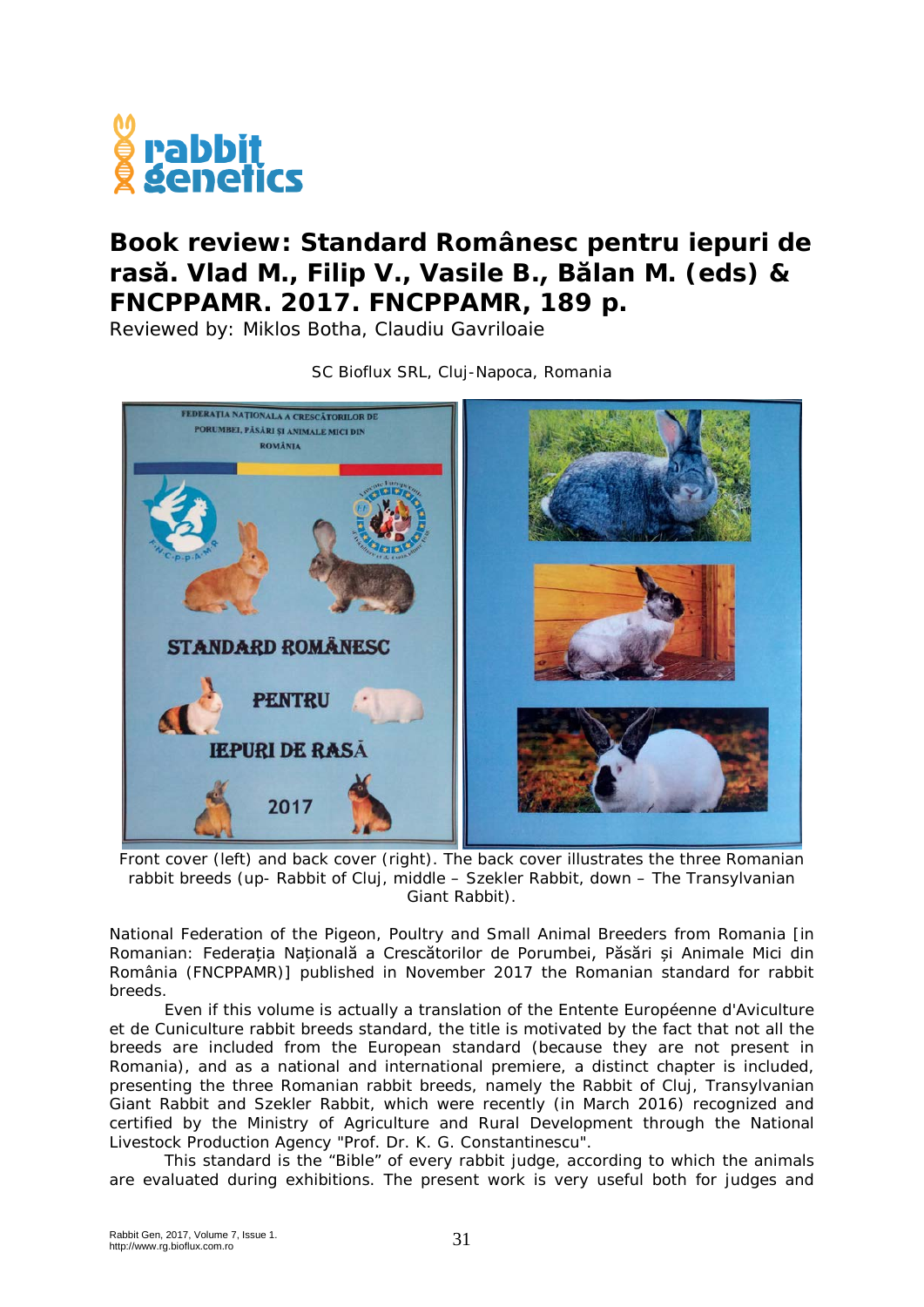amateurs (hobby breeders) in order to contribute to the improvement of the rabbit genetic stock.

The book comprises comprehensive descriptions of 92 rabbit breeds which are reared in Romania, including the three Romanian rabbit breeds. The book illustrates the described breeds in more than 100 color photos, on high quality paper, all in 189 pages.

Within the introductory part, there are described:

- the general rules for rabbit exhibitions as terms and conditions;
- breeds classification;
- characteristics and stages of the evaluation process;
- detailed description for each criterion followed;
- detailed description of the minor and sever faults for each feature (with illustrations);

- description of the recognized colors and their evaluation.

The main part of the standard consists in presentation of the ideal morphology, size and color for each breed, divided as follows:

- Giant breeds;
- Middle sized breeds;
- Romanian breeds;
- Breeds with short hair;
- Breeds with special hair structure;
- Breeds with long hair;
- Small breeds;
- Dwarf breeds.

For each breed there is a precise and detailed description comprising specific features as presented in the Table 1.

Table 1

Table 2

| Criteria | Feature                | Maximum score |
|----------|------------------------|---------------|
|          | Body shape and type    | 20            |
|          | Body weight            | 10            |
|          | Fur                    | 20            |
|          | Breed specific feature | 15            |
| 5        | Breed specific feature | 15            |
|          | Breed specific feature | 15            |
|          | Care and health        | 5             |
| Total    |                        | 100           |

## The evaluation chart for each breed

The final value of each specimen is established after the obtained points are converted in ratings according Table 2.

| Rating chart |  |  |
|--------------|--|--|
|              |  |  |

| Points          | Rate           |
|-----------------|----------------|
| 97-100 points   | Excellent      |
| 96.5 points     | Remarkable     |
| 94-96 points    | Very good      |
| 92-93.5 points  | Good           |
| 90-91.5 points  | Satisfactory   |
| Under 90 points | Unsatisfactory |

As closing chapter, the standard provides a comprehensive table along six pages providing breed specific requirements concerning minimum and maximum accepted body weight, normal (desirable) weight, and the ideal ear length.